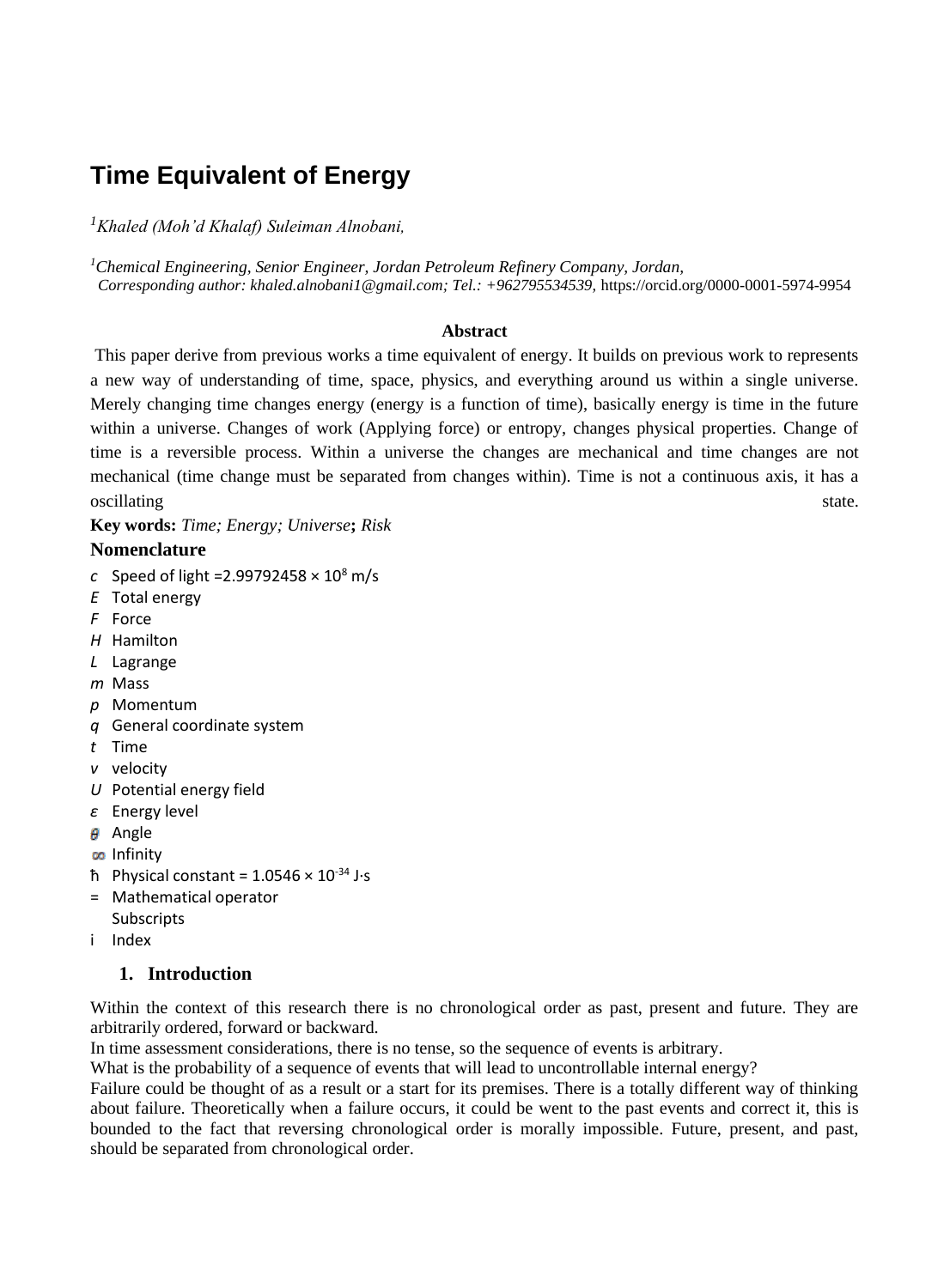The assessment is tied to a scenario.

Equation 
$$
(1)
$$
  $[1]$ :

$$
dU = c^2 \left(\frac{\ln q}{\cos\theta} + \frac{1}{2}\right) dm - c^2 \left(\frac{\ln q}{\cos\theta} + \frac{1}{2}\right) dm_0 + \frac{c^2 (m - m_0)}{\cos\theta} d \ln \ln q - \frac{c^2 (m - m_0)(\ln q\theta)}{(\cos\theta)^2} d\theta
$$
  
+ 2c(m - m<sub>0</sub>)  $\left(\frac{\ln q}{\cos\theta} + 1\right) dc$ 

As the interest is in single current universe where the velocity of light is constant, the last term in equation (1) equals zero. Because the concern is within a single event with a certain time path from

 $t=0$ 

The starting mass is considered constant

$$
m_0 = constant
$$

And the second term equals zero.

Equation (1) becomes:

$$
dU = c^2 \left( \frac{lnq}{cos\theta} + \frac{1}{2} \right) dm + \frac{c^2 (m - m_0)}{cos\theta} d \ln \ln q - \frac{c^2 (m - m_0)(ln q\theta)}{(cos\theta)^2} d\theta
$$

The energy affecting variables are:

 $m$ , q and  $\theta$ 

- 1. The change of mass according to velocity,
- 2. The position, and
- 3. The angle between momentum and its resulting distance. Usually within a single verse  $\theta = 0$

It is worth to note that time is not an axis for change; hence the mere passing of time without any physical change does not add or subtract energy from the system.

This equation is continuous; it does not represent quantized energy. Quantized energy is represented in the differential form of this equation, which means that not all changes are possible depending on the mode of energy in practice.

Recall that time  $t$  [2]:

$$
t = \frac{q \ p \ cos \cos \theta}{c^2 \ (m_0 - m)} \qquad \text{Eq. (2)}
$$

The scenario is an event beginning at time zero this means:

$$
c^2(m_0-m)=\infty
$$

Which means that the differential energy is infinite. As  $c^2$  is finite then:

 $(m_0 - m) = \infty$ As  $m_0$  is finite:  $-m = \infty$ Or  $m = -\infty$ So  $v = -c$ 

This equation suggests that time proceeds in reverse order and that we are proceeding to the beginning of time. Currently the universe is proceeding to time zero or to its time origin. One can think that every sequence of events imagined is pre-fabricated.

Time is a state and the distance is a state. They are related through the equation [3]:

$$
q=e^{t\cos}
$$

Note that a state variable is needed to reproduce the system. It is apparent that this is not the relation of speed which relate distance with time.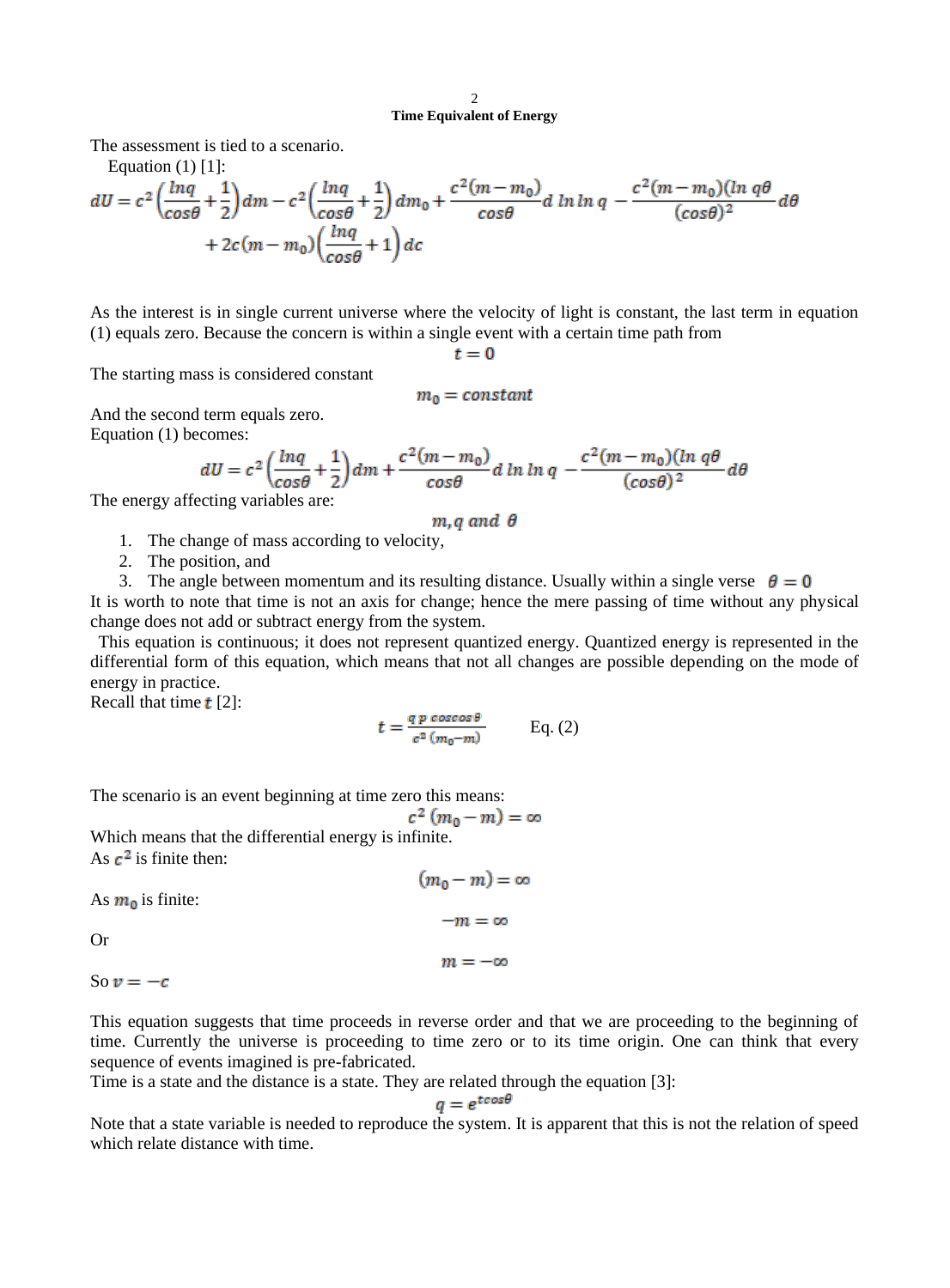#### 3 **Time Equivalent of Energy**

# **2. Results and Discussion**

The presence of the position coordinate variable in a logarithmic function suggests that it could never has a negative or zero value, it could be thought that going back in chronological order or remaining still is not allowed or possible within the systems of physics. It could be assumed conveniently that any changes in position adds to the system energy not subtract from it. The energy is cautiously increased in the view of changing position. What consumes energy is changing direction or changing speed combined in one term as velocity.

Assuming :

- Constant speed of light,
- Motion in a single verse  $\theta = 0$  and,
- Constant starting mass  $m_0$ .

Then cos  $\cos \theta = 1$ ,

$$
dU = c^2 \left( \frac{\ln q}{1} + \frac{1}{2} \right) dm - c^2 \left( \frac{\ln q}{1} + \frac{1}{2} \right) dm_0 + \frac{c^2 (m - m_0)}{1} d \ln \ln q - \frac{c^2 (m - m_0)(\ln q\theta)}{(1)^2} d\theta + 2c (m - m_0) \left( \frac{\ln q}{1} + 1 \right) dc
$$

And,

$$
dU = c^2 \left(\frac{\ln q}{1} + \frac{1}{2}\right) dm + \frac{c^2(m - m_0)}{1} d \ln \ln q
$$
  

$$
dU = c^2 dm \left[ \ln \left( q \right) + \frac{1}{2} + d \ln \ln \left( q \right) \right]
$$
  

$$
dU = c^2 dm \ln \left( q \right) \left[ 1 + \frac{1}{2\ln \left( q \right)} + d\ln \left( q \right) \right]
$$
  

$$
= c^2 dm \ln \left( q \right) \left[ 1 + \frac{1}{2\ln \left( q \right)} + \ln \left( q \right) \right]
$$
  

$$
= c^2 dm \ln \left( q \right) \left[ \frac{1}{\ln \left( q \right)} + \frac{1}{2} + 1 \right]
$$
  

$$
= c^2 dm \ln \left( q \right) \left[ \frac{1}{\ln \left( q \right)} + \frac{3}{2} \right]
$$
  

$$
H + \frac{3}{2} \ln \left( q \right)
$$

 $dU = c^2 dm$ <sup>[</sup>1  $U = c^2 dm + \frac{3}{2} c^2 dmln (q)$ where  $q = \frac{2m}{s} = e^{t \cos \theta}$  as shown in figure 1. then  $\ln \left( \frac{2\pi}{n} \right) = \ln(n)$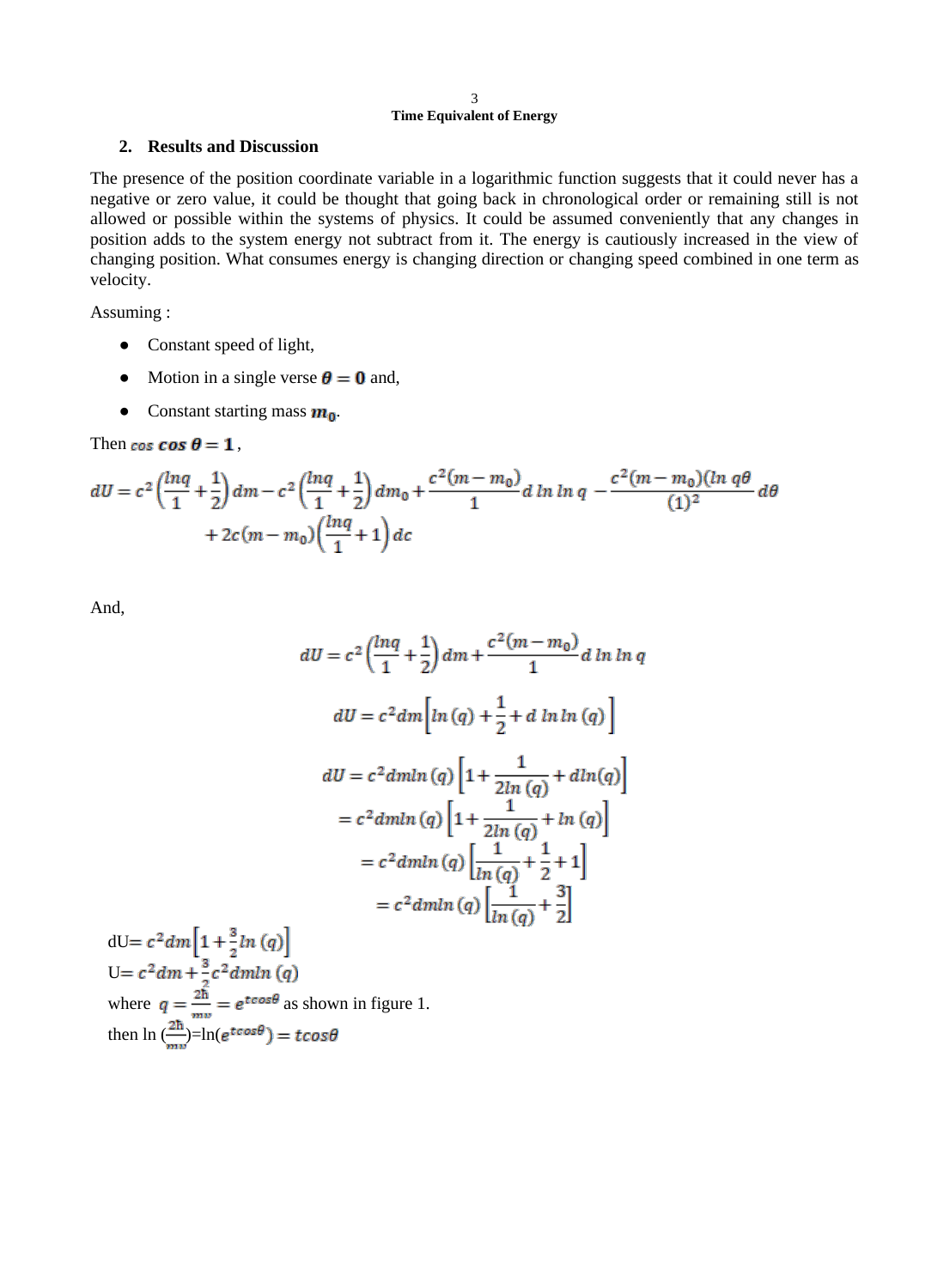



In [physics,](https://en.wikipedia.org/wiki/Physics) mass–energy equivalence is the relationship between [mass](https://en.wikipedia.org/wiki/Mass) and [energy](https://en.wikipedia.org/wiki/Energy) in a system's [rest frame,](https://en.wikipedia.org/wiki/Rest_frame) where the two values differ only by a constant and the units of measurement. The principle is described by the physicist [Albert Einstein's](https://en.wikipedia.org/wiki/Albert_Einstein) famous formula.  $\mathbf{E} = mc^2$ .



**Figure 2 quantum distance.**

**Figure 2 quantum distance.**

$$
\widehat{K} = \frac{c^2}{2}(m_0 - m) = \frac{\hbar^2}{2m} \left(\frac{\partial}{\partial q_i}\right)^2
$$

$$
U = 2K + \frac{3}{2}c^2 dmln (q)
$$
  
\n
$$
U-K = K + \frac{3}{2}c^2 dmln (q)
$$
  
\n
$$
L = U-K = \frac{c^2}{2}(m_0 - m) + \frac{3}{2}c^2 dmln (q)
$$
  
\nOr  
\n
$$
H = U+K = 3K + \frac{3}{2}c^2 dmln (q)
$$
  
\n
$$
H = U+K = 3K + \frac{3}{2}c^2 dml (t \cos \cos (\theta))
$$
  
\nWhere  $\cos (\theta)=1$ 

H = U+K = 3K + 
$$
t \frac{3}{2}c^2 dm
$$
 =  $3 \frac{c^2}{2}(m_0 - m) + t \frac{3}{2}c^2 dm$  =  $\frac{3}{2} dm c^2 (1 + t)$ 

For a unit mass *dm=1:* and Time State [2] H =  $\frac{3}{2}c^2(1+t)$ <br>
H =  $\frac{3}{2}c^2[1 \pi + 1 \frac{\pi}{2} + 1 \frac{3\pi}{2} + 1]$